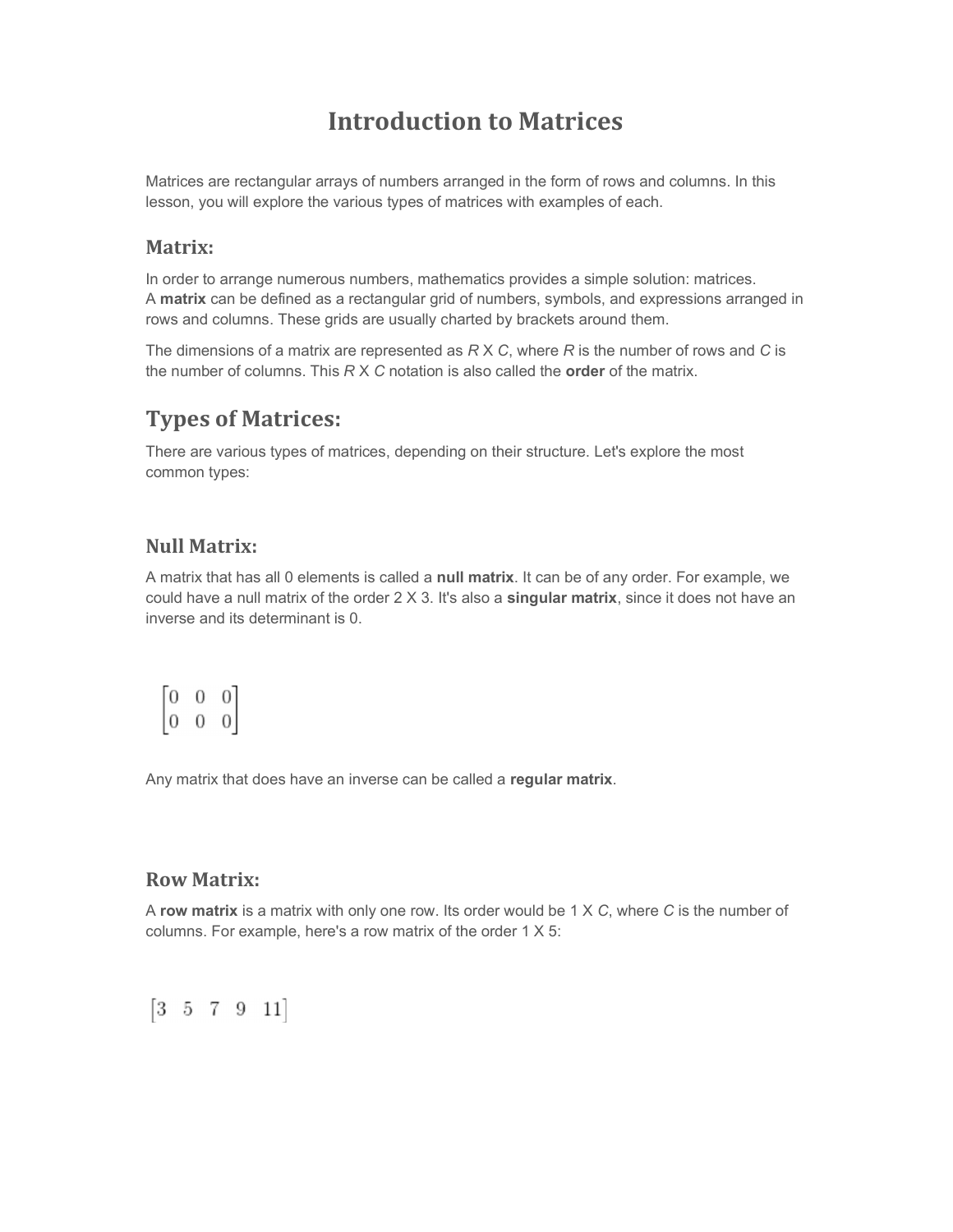### Column Matrix:

A column matrix is a matrix with only one column. It is represented by an order of  $R X 1$ , where R is the number of rows. Here's a column matrix of the order 3 X 1:



#### Square Matrix:

A matrix where the number of rows is equal to the number of columns is called a square matrix. Here's a square matrix of the order 2 X 2:



## Diagonal Matrix:

A diagonal matrix is a square matrix where all the elements are 0 except for those in the diagonal from the top left corner to the bottom right corner. Let's take a look at a diagonal matrix of order 4 X 4:

|                                                  | 0 | 0 |                                                       |
|--------------------------------------------------|---|---|-------------------------------------------------------|
|                                                  | 5 | 0 | $\begin{bmatrix} 0 \\ 0 \\ 0 \\ 0 \\ 9 \end{bmatrix}$ |
|                                                  | 0 | 2 |                                                       |
| $\begin{bmatrix} 8 \\ 0 \\ 0 \\ 0 \end{bmatrix}$ | 0 | 0 |                                                       |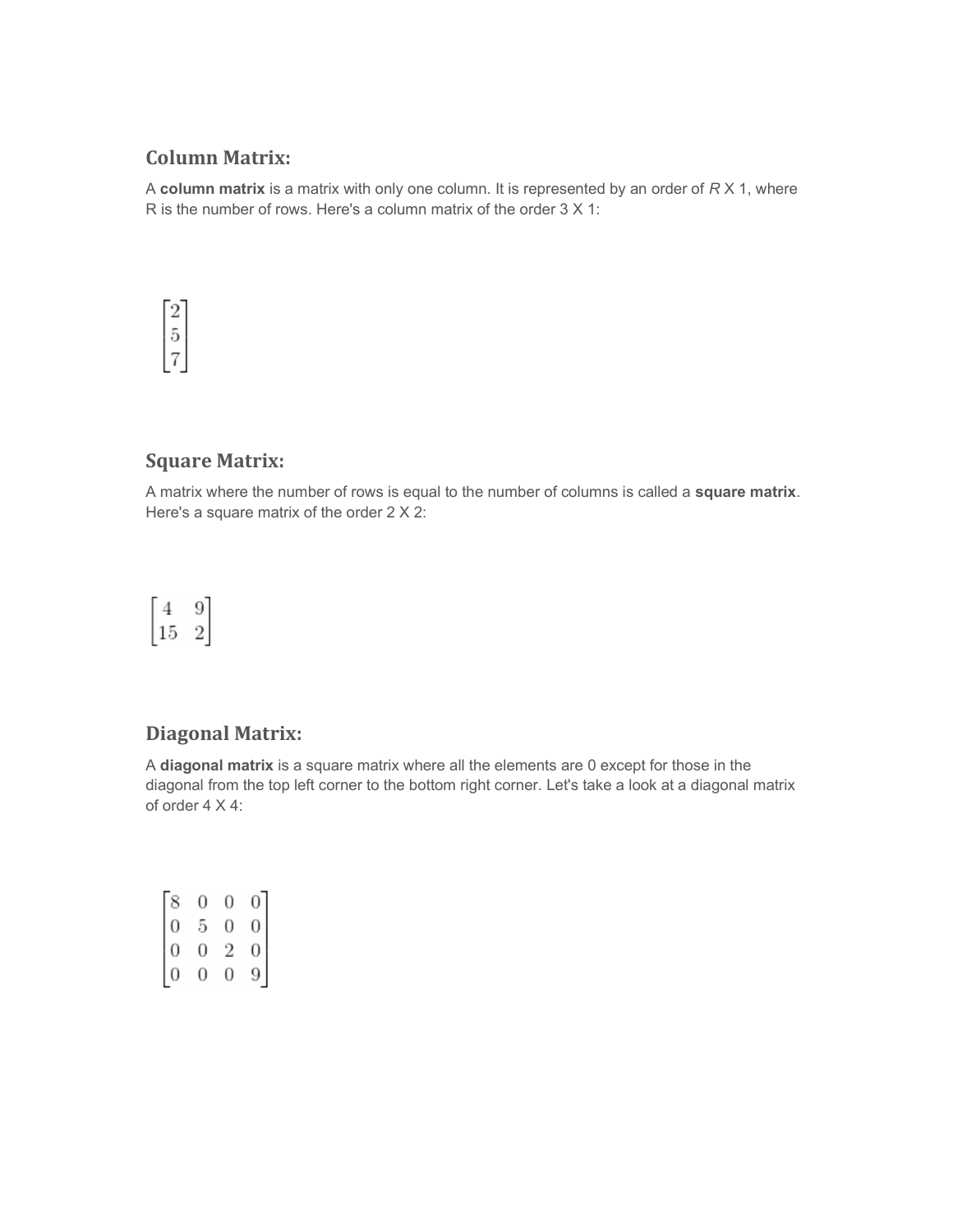## Scalar Matrix:

A special type of diagonal matrix, where all the diagonal elements are equal is called a scalar matrix. We can see a 3 X 3 scalar matrix here:

| $\overline{z}$           |                          |
|--------------------------|--------------------------|
| $\overline{\phantom{a}}$ |                          |
|                          | $\overline{\mathcal{E}}$ |

## Identity Matrix:

A scalar matrix whose diagonal elements are all 1 is called a unit matrix, or identity matrix.

 $\begin{bmatrix} 1 & 0 & 0 \\ 0 & 1 & 0 \\ 0 & 0 & 1 \\ \end{bmatrix}$ 

## Upper Triangular Matrix:

A square matrix where all the elements below the left-right diagonal are 0 is called an upper triangular matrix. Here's an upper triangular matrix of order 3 X 3:

 $\begin{bmatrix} 2 & 5 & 8 \\ 0 & 6 & 3 \\ 0 & 0 & 9 \\ \end{bmatrix}$